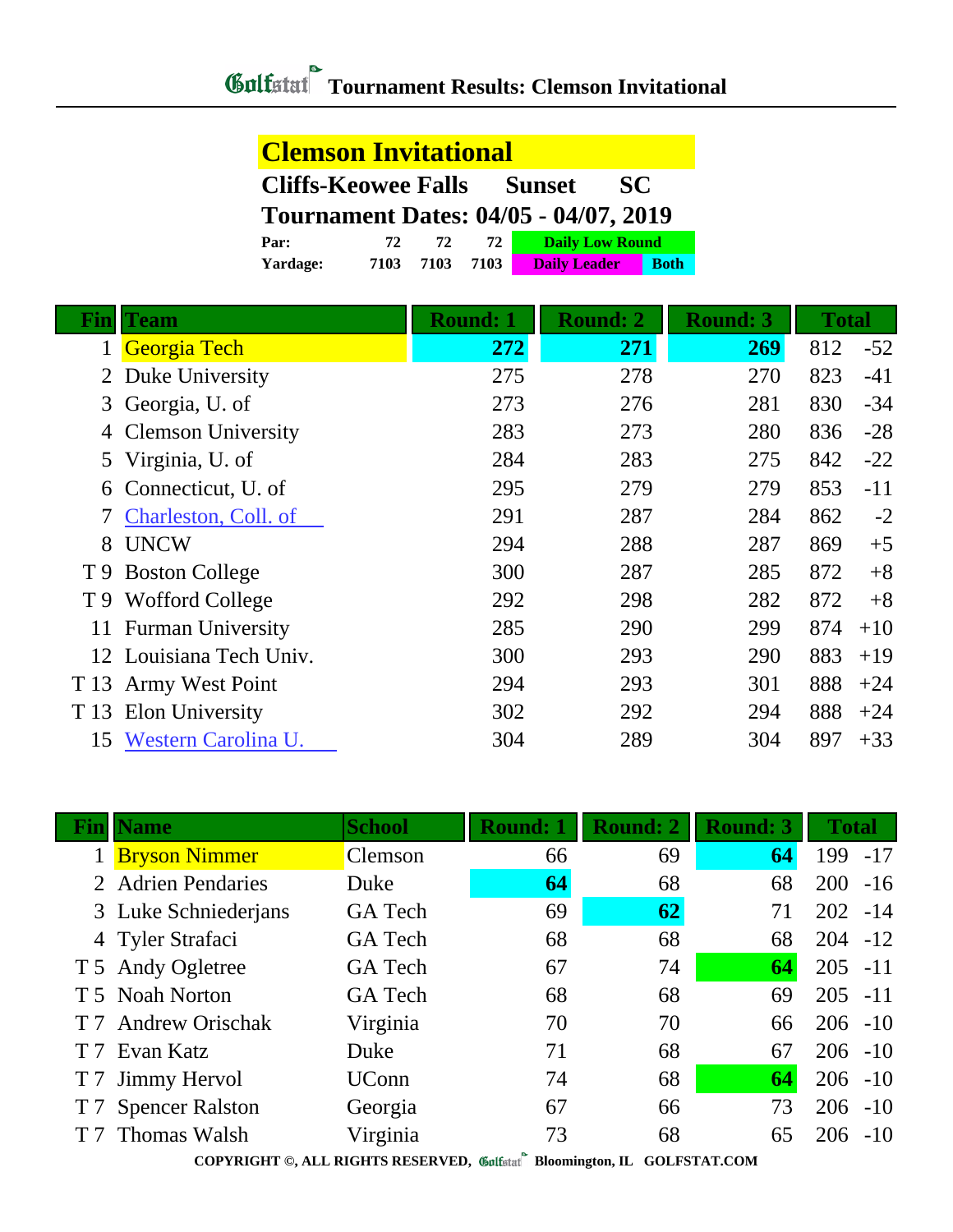## **Gulfatat** Tournament Results: Clemson Invitational

|      | <b>Fin</b> Name           | <b>School</b> | <b>Round: 1</b> | <b>Round: 2</b> | <b>Round: 3</b> | <b>Total</b> |      |
|------|---------------------------|---------------|-----------------|-----------------|-----------------|--------------|------|
|      | T 12 Chandler Eaton       | Duke          | 69              | 72              | 66              | 207          | $-9$ |
|      | T 12 Davis Thompson       | Georgia       | 68              | 71              | 68              | 207          | $-9$ |
|      | T 14 Christian Cavaliere  | <b>BC</b>     | 72              | 70              | 66              | 208          | $-8$ |
| T 14 | Jacob Bridgeman           | Clemson       | 69              | 66              | 73              | 208          | $-8$ |
| T 16 | <b>Alex Smalley</b>       | Duke          | 71              | 70              | 69              | 210          | $-6$ |
| T 16 | <b>Trent Phillips</b>     | Georgia       | 69              | 72              | 69              | 210          | $-6$ |
| T 16 | <b>Tripp Summerlin</b>    | <b>UNCW</b>   | 70              | 70              | 70              | 210          | $-6$ |
| T 19 | <b>Colby Patton</b>       | Clemson       | 74              | 67              | 70              | 211          | $-5$ |
| T 19 | <b>Walker Simas</b>       | Wofford       | 72              | 71              | 68              | 211          | $-5$ |
| T 19 | Will Kahlstorf            | Georgia       | 72              | 68              | 71              | 211          | $-5$ |
|      | T 22 Connor Howe          | GA Tech       | 71              | 73              | 68              | 212          | $-4$ |
|      | T 22 Nick Harrington      | <b>UConn</b>  | 72              | 70              | 70              | 212          | $-4$ |
| T 24 | James Clark               | GA Tech       | 70              | 74              | 69              | 213          | $-3$ |
| T 24 | <b>Scott Purvis</b>       | Furman        | 69              | 69              | 75              | 213          | $-3$ |
|      | T 24 Trevor Phillips      | Georgia       | 69              | 71              | 73              | 213          | $-3$ |
|      | T 24 William Nottingham   | Clemson       | 73              | 68              | 72              | 213          | $-3$ |
| 28   | <b>James Swash</b>        | LA Tech       | 73              | 72              | 69              | 214          | $-2$ |
| 29   | <b>Ashton Poole</b>       | Virginia      | 72              | 72              | 71              | 215          | $-1$ |
| T 30 | <b>Matt Naumec</b>        | <b>BC</b>     | 73              | 71              | 72              | 216          | E    |
| T 30 | <b>Michael Sass</b>       | Charleston    | 69              | 76              | 71              | 216          | E    |
| T 30 | <b>Raphael Geissler</b>   | Charleston    | 73              | 72              | 71              | 216          | E    |
| T 33 | Drake Hull                | <b>UConn</b>  | 72              | 73              | 72              | 217          | $+1$ |
| T 33 | Jimmie Massie             | Virginia      | 70              | 74              | 73              | 217          | $+1$ |
|      | T 33 Nick Turner          | Army          | 72              | 71              | 74              | 217          | $+1$ |
|      | T 33 Ryan Alford          | LA Tech       | 74              | 70              | 73              | 217          | $+1$ |
|      | T 33 William Harwood      | Elon          | 74              | 71              | 72              | 217          | $+1$ |
|      | T 38 Christian Baliker    | Charleston    | 74              | 72              | 72              | 218          | $+2$ |
|      | T 38 Graham Hutchinson    | Elon          | 79              | 70              | 69              | 218          | $+2$ |
|      | T 38 Keller Harper        | Furman        | 67              | 72              | 79              | 218          | $+2$ |
|      | T 38 Nick Willis          | Wofford       | 73              | 75              | 70              | 218          | $+2$ |
|      | T 42 Jack Boulger         | <b>UConn</b>  | 77              | 68              | 74              | 219          | $+3$ |
|      | T 42 Reese McFarlane      | <b>UNCW</b>   | 76              | 70              | 73              | 219          | $+3$ |
|      | T 44 A. Segundo Oliva Pin | <b>UNCW</b>   | 73              | 73              | 74              | 220          | $+4$ |
|      | T 44 Blake McShea         | <b>UNCW</b>   | 75              | 75              | 70              | 220          | $+4$ |
|      | T 44 Hunter Dunagan       | Charleston    | 79              | 68              | 73              | 220          | $+4$ |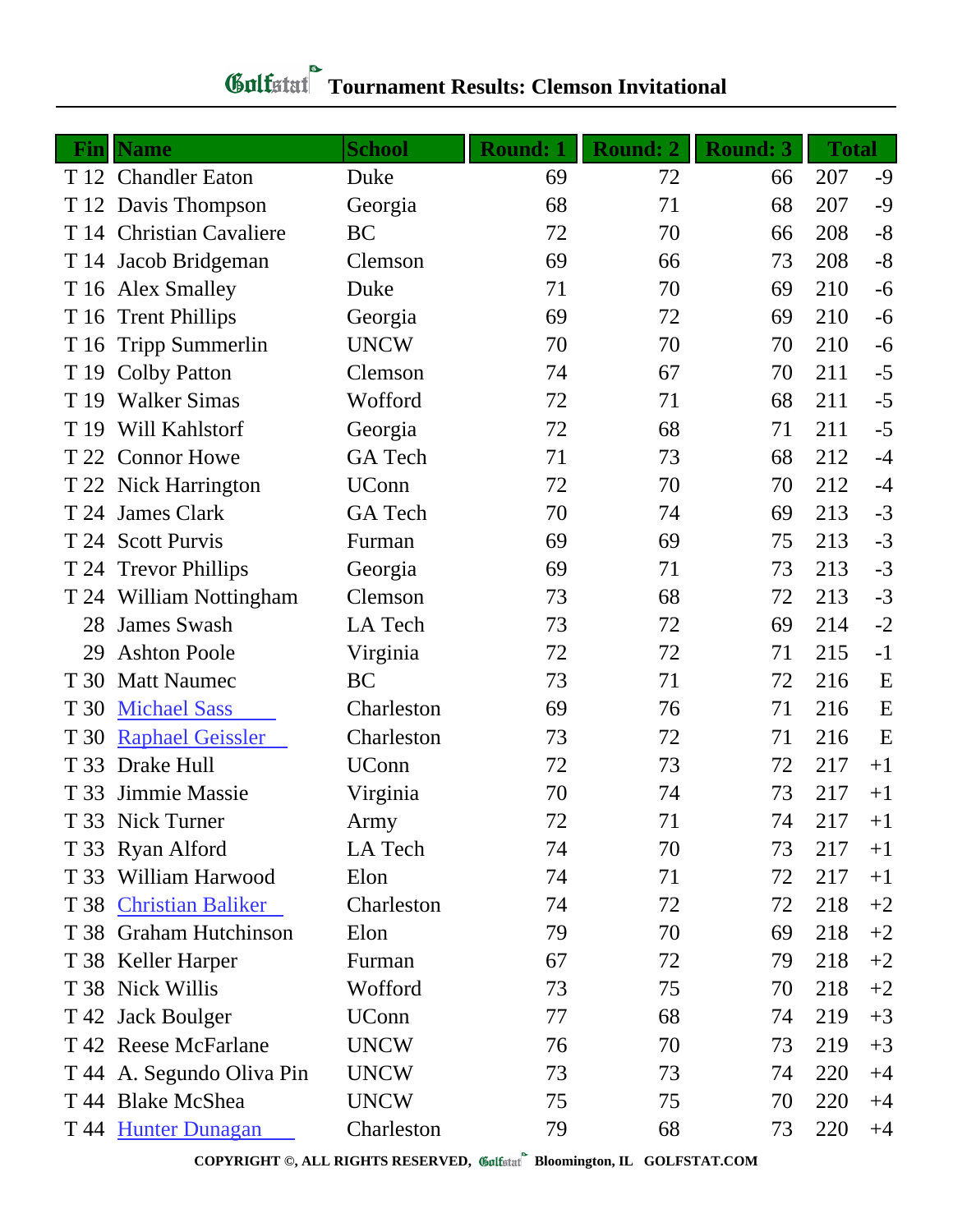| <b>Gulfstat</b> Tournament Results: Clemson Invitational |  |
|----------------------------------------------------------|--|
|                                                          |  |

|      | <b>Fin</b>   Name        | <b>School</b> | <b>Round: 1</b> | <b>Round: 2</b> | <b>Round: 3</b> | <b>Total</b> |
|------|--------------------------|---------------|-----------------|-----------------|-----------------|--------------|
| T 44 | <b>Logan Sowell</b>      | Charleston    | 75              | 75              | 70              | 220<br>$+4$  |
| T 44 | <b>Steven DiLisio</b>    | Duke          | 71              | 74              | 75              | 220<br>$+4$  |
| T 44 | Wei Wei Gao              | Virginia      | 72              | 73              | 75              | 220<br>$+4$  |
| T 50 | <b>Connor Bruns</b>      | Furman        | 70              | 77              | 74              | 221<br>$+5$  |
|      | T 50 Mattx Plunkett      | Army          | 75              | 71              | 75              | 221<br>$+5$  |
| T 50 | <b>Walker Jones</b>      | Wofford       | 71              | 78              | 72              | 221<br>$+5$  |
| 53   | Max Siegfried            | Virginia      | 74              | 75              | 73              | 222<br>$+6$  |
| 54   | Justin Williamson        | Army          | 71              | 76              | 76              | 223<br>$+7$  |
| T 55 | Kyle Cottam              | Clemson       | 74              | 77              | 73              | 224<br>$+8$  |
| T 55 | <b>Ryan Marter</b>       | Wofford       | 76              | 75              | 73              | 224<br>$+8$  |
| T 55 | <b>Turk Pettit</b>       | Clemson       | 77              | 71              | 76              | 224<br>$+8$  |
| T 58 | Brandon Kewalramani      | <b>BC</b>     | 76              | 77              | 72              | 225<br>$+9$  |
| T 58 | <b>Matthew Copeland</b>  | Wofford       | 76              | 77              | 72              | 225<br>$+9$  |
| T 58 | <b>Michael Coe</b>       | W Carolina    | 74              | 74              | 77              | 225<br>$+9$  |
| T 58 | Tim Umphrey              | <b>UConn</b>  | 78              | 74              | 73              | 225<br>$+9$  |
| T 58 | <b>Tumi Kuld</b>         | W Carolina    | 77              | 70              | 78              | 225<br>$+9$  |
| 63   | <b>Trey Poteet</b>       | LA Tech       | 77              | 74              | 75              | $226 + 10$   |
| T 64 | Coleman Self             | Clemson       | 78              | 76              | 73              | 227<br>$+11$ |
|      | T 64 Quade Lukes         | Elon          | 75              | 73              | 79              | $227 + 11$   |
| T 64 | <b>Thomas Katsenes</b>   | Army          | 76              | 75              | 76              | $227 + 11$   |
|      | T 64 Zack Gordon         | Clemson       | 80              | 74              | 73              | $227 + 11$   |
| T 68 | <b>Christofer Rahm</b>   | <b>UNCW</b>   | 78              | 76              | 74              | $228 + 12$   |
|      | T 68 George Whitbread    | W Carolina    | 83              | 72              | 73              | $228 + 12$   |
|      | T 68 Jack Crosby         | Furman        | 80              | 75              | 73              | $228 + 12$   |
|      | T 68 Kevin Paek          | BC            | 79              | 74              | 75              | $228 + 12$   |
|      | T 72 James McKee         | Army          | 78              | 76              | 76              | $230 + 14$   |
|      | T 72 Mac Webster         | <b>BC</b>     | 83              | 72              | 75              | $230 + 14$   |
|      | T 72 Max Ferrari         | Elon          | 76              | 80              | 74              | $230 + 14$   |
|      | T 72 Stephen Reynolds    | Furman        | 79              | 74              | 77              | $230 + 14$   |
|      | T 72 Zach Caudill        | W Carolina    | 77              | 77              | 76              | $230 + 14$   |
| 77   | <b>Judd Tilson</b>       | LA Tech       | 76              | 78              | 77              | $231 + 15$   |
| T 78 | <b>Karsten Green</b>     | LA Tech       | 82              | 77              | 73              | $232 + 16$   |
|      | T 78 Louis Theys         | W Carolina    | 76              | 73              | 83              | $232 + 16$   |
|      | <b>80 Dawson Daniels</b> | Elon          | 77              | 78              | 82              | $237 + 21$   |
|      | 81 Johnathan Rector      | Clemson       | 82              | 81              | 76              | $239 + 23$   |